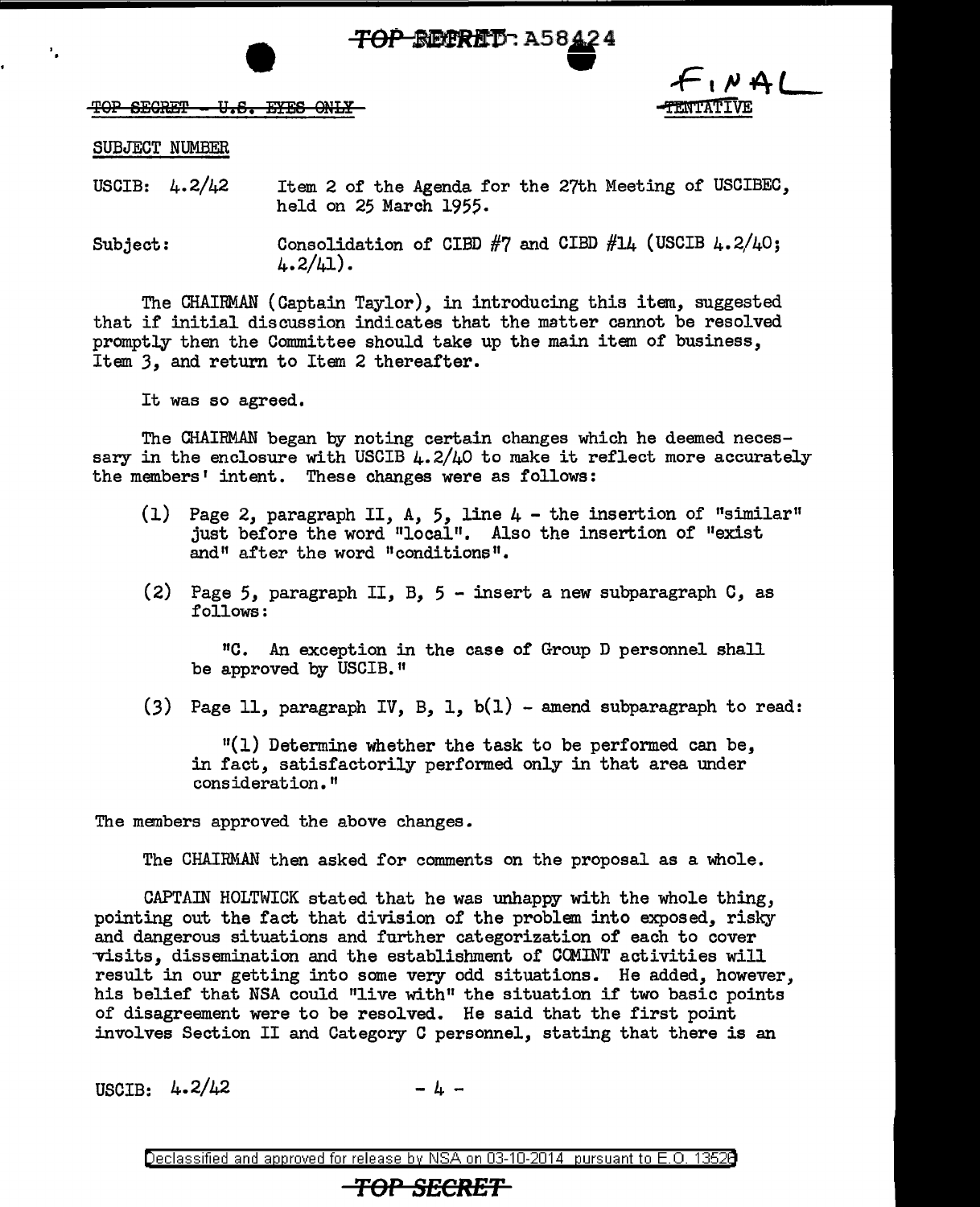TOP SECRET - U.S. EYES ONLY

#### USCIB: 4.2/42

unrealistic difference between the one year restriction for Category C people and "forever" for those in Category D. It was his recommendation that the restriction on Category C personnel be raised to three years to correct this inconsistency, otherwise, he said, NSA would be obliged to put many people in Category D who don't belong there. The second recommended change, he said, is in Section III - a change which will authorize the Director, NSA to make a determination as to whether an area proposed for the location of a COMINT activity is considered risky or dangerous.

LT. COLONEL LEFFERS stated that he could accept the basic proposal as amended; however, he would not like to consider the NSA paper as a part of the change. He added that Captain Holtwick's proposed change of Category C from one to three years would make it more difficult for Army and would result in having very few people placed in Category C.

COMMANDER BRINGLE said that Navy could accept the proposal as written. He added that he would be unwilling to accept the extension to three years for Category C.

LT. COLONEL HARROLD expressed general agreement with the paper adding, however, that he would have to give more thought to the extension of Category C. With reference to Captain Holtwick's second point he said that he believed that the Theater Commander, rather than the Director, NSA, should make the determination as to a risky or dangerous area.

MR. KELLOGG stated that the directive is acceptable to him, safe for a few minor changes.

MR. GODEL expressed general agreement with the directive, but said that he suspected some misunderstanding on the one year limitation. He pointed out that the period is "one year or longer", thereby permitting an individual agency to extend the period in cases warranting such action. On Captain Holtwick's second point he said that no one can gainsay the right of the Director, NSA to decide to place a station in a given area; however, the decision as to how dangerous the location may be is to be made by the field commander.

MR. POLYZOIDES said that his Department could almost live with the directive, subject to a few nit-picks; however, he would prefer to support a proposal that that the directive be remanded for further study, particularly since nothing would be lost by additional delay. Admitting that this approach might seem drastic, he pointed out that the directive is styled purely from a military viewpoint, yet his Department would be bound by both the letter and spirit of its provisions. He went on to explain, for example, the effect which the proposed three-year limitation would have upon foreign service assignments.

USCIB:  $4.2/\mu$ 2 - 5 -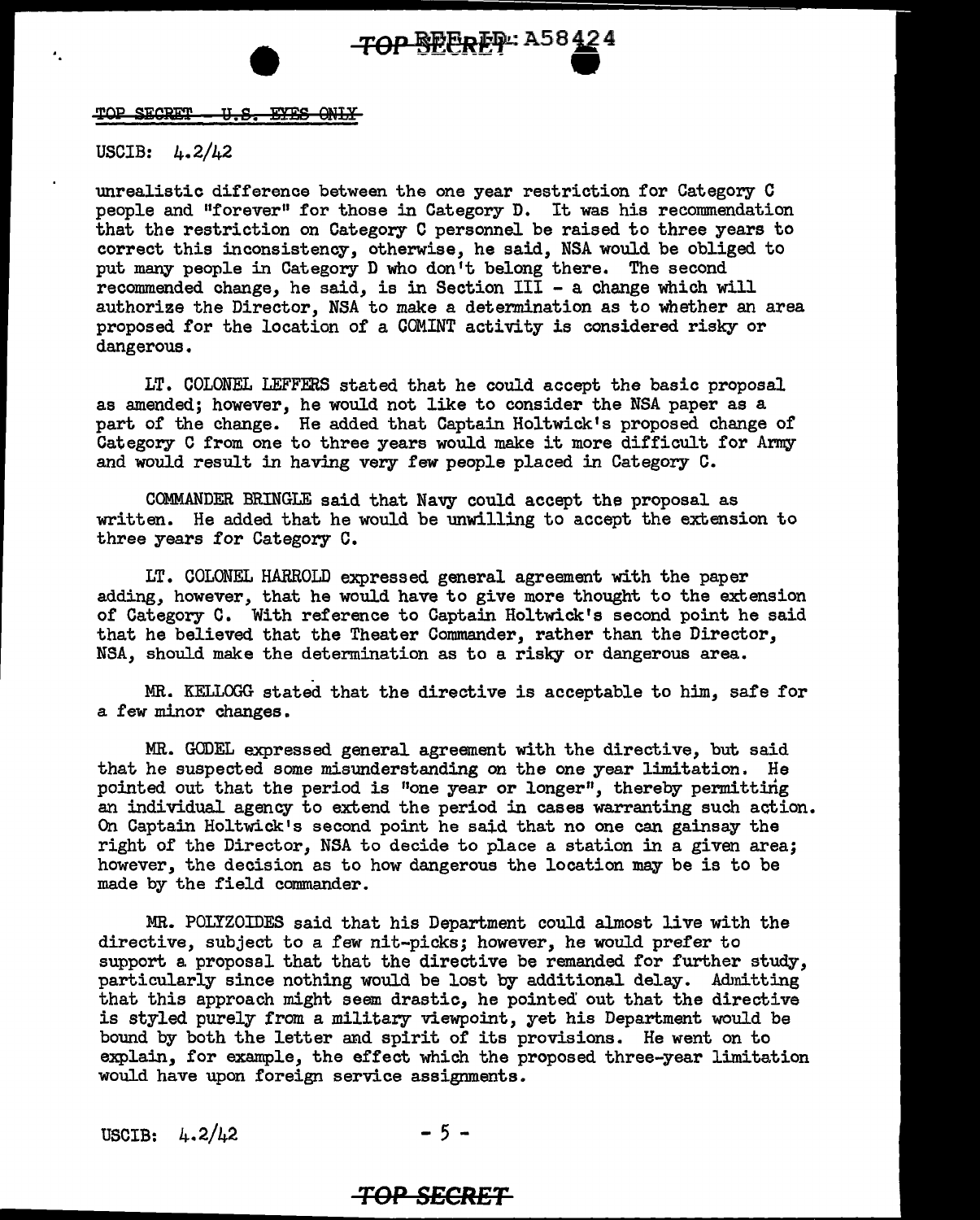TOP SECRET - U.S. EYES ONLY

USCIB:  $4.2/42$ 

The CHAIRMAN asked if Mr. Polyzoides wished to move that the problem be studied further by SECCOM.

MR. POLYZOIDES replied that he would so move, if such action would not unduly delay solution.

The CHAIRMAN, stating that time is not of the essence, requested the views of other members on this motion.

LT. COLONEL HARROLD said that he considered the consolidated directive better than Directives 7 and 14 standing alone, thereby an improvement over the existing situation.

MR. POLYZOIDES said that he would withdraw his motion and made a suggestion the consolidated directive be approved now in principle, without nit-picking, and at the same time it be returned to SECCOM for further study and concurrent examination of the basic policy.

CAPTAIN HOLTWICK said that he could not accept this completely, pointing out difficulties he could foresee in the provisions of the consolidated directive with regard to location of intercept activities by his Director.

MR. GODEL noted that the Director, NSA has an ample court of appeal in the Executive Agent and the Board.

The CHAIRMAN explained that this portion of the directive altered the existing situation very little, if at all, and if the Director, NSA can make out with things as they are the consolidated directive will not change his situation.

CAPTAIN HOLTWICK made specific reference to the provisions of paragraph B. 1. b. in Section III and B. 1. b. in Section IV, noting that in one instance the decision is to be made by the Director, NSA and in the other the decision is left to the USCIB member. He said that he believed these provisions should be more nearly parallel.

MR. GODEL stated that the Director, NSA is not authorized to go directly to the Theater Conunander and ask him to give his judgment on a matter pertaining to his Theater. Such approaches, he said, must be made by the Executive Agent or by the Service Secretary concerned.

The CHAIRMAN referred to the two amendments proposed by Captain Holtwick, viz, extension of the time limitation on Category C personnel from one to three years, and a proposal concerning obtaining decisions on risky and dangerous situations. He asked Captain Holtwick if he could accept the original wording in light of the foregoing discussion.

USCIB:  $4.2/42$  - 6 -

## **TOP SECRE'f**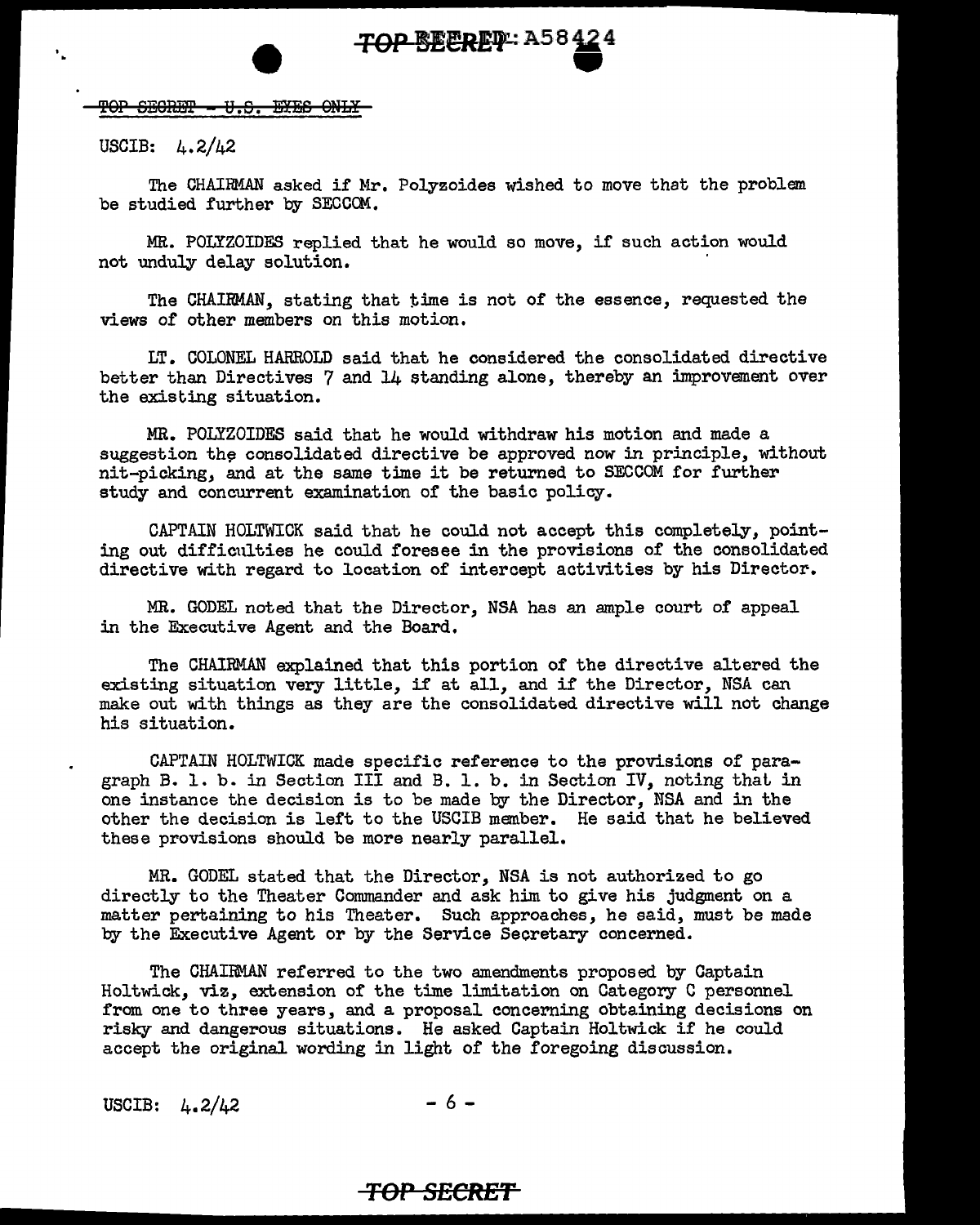'f OP ffii.i0i1:E'f = *t1.* 9. EYES OULY

USCIB: 4.2/42

CAPTAIN HOLTWICK replied that in view of the earlier comments by the Defense member he would abstain.

The CHAIBMAN continued by saying that the question of time limitation for Category C personnel had been thrashed out pretty thoroughly in committee and that the ultimate decision for "not more than one year" was based on the circumstances described earlier by Mr. Godel, namely, that member organizations in judging individual cases may find it advisable to establish a limitation of more than a year. With this in mind, he suggested a clear definition of the minimum standards for Categories A, B, C, and D by further clarification of what specifically would require assignment to Categories C and D.

CAPTAIN HOLTWICK explained that Categories C and D are completely interrelated, and that a lack of further subdivisions of Category C will necessitate the placing of many people in Category D who really don 1t belong there.

The CHAIRMAN stated that it is of vital interest to protect information affecting the security of the nation and that this interest overrides individual hardship. He went on to explain that the principal question is the determination of individual cases as they arise, rather than a general classification of all personnel.

After a brief further discussion the CHAIRMAN stated that the sense of the meeting seemed to be to accept the directive with minor amendments, and live with it while re-examining the basic policy. He suggested consideration of the Appendix which was drafted by the NSA member as a guide in determining whether a person falls within one of the four categories. He further suggested, and the members agreed, that the Appendix be referred to hereafter as an Annex.

CAPTAIN HOLTWICK said that he would like the general reaction of the members to the Annex, in that it has a definite bearing on other considerations.

With respect to Annex B, MR. POLYZOIDES said that certain things should be added to make it a good basis for further development of a precise guide.

MR. GODEL agreed with the necessity of having a document such as Annex B and said that with certain additions he could accept it.

MR. KELLOGG agreed generally with Mr. Godel.

MR. ELLIS said that he would abstain from voting.

USCIB:  $4.2/42$  - 7 -